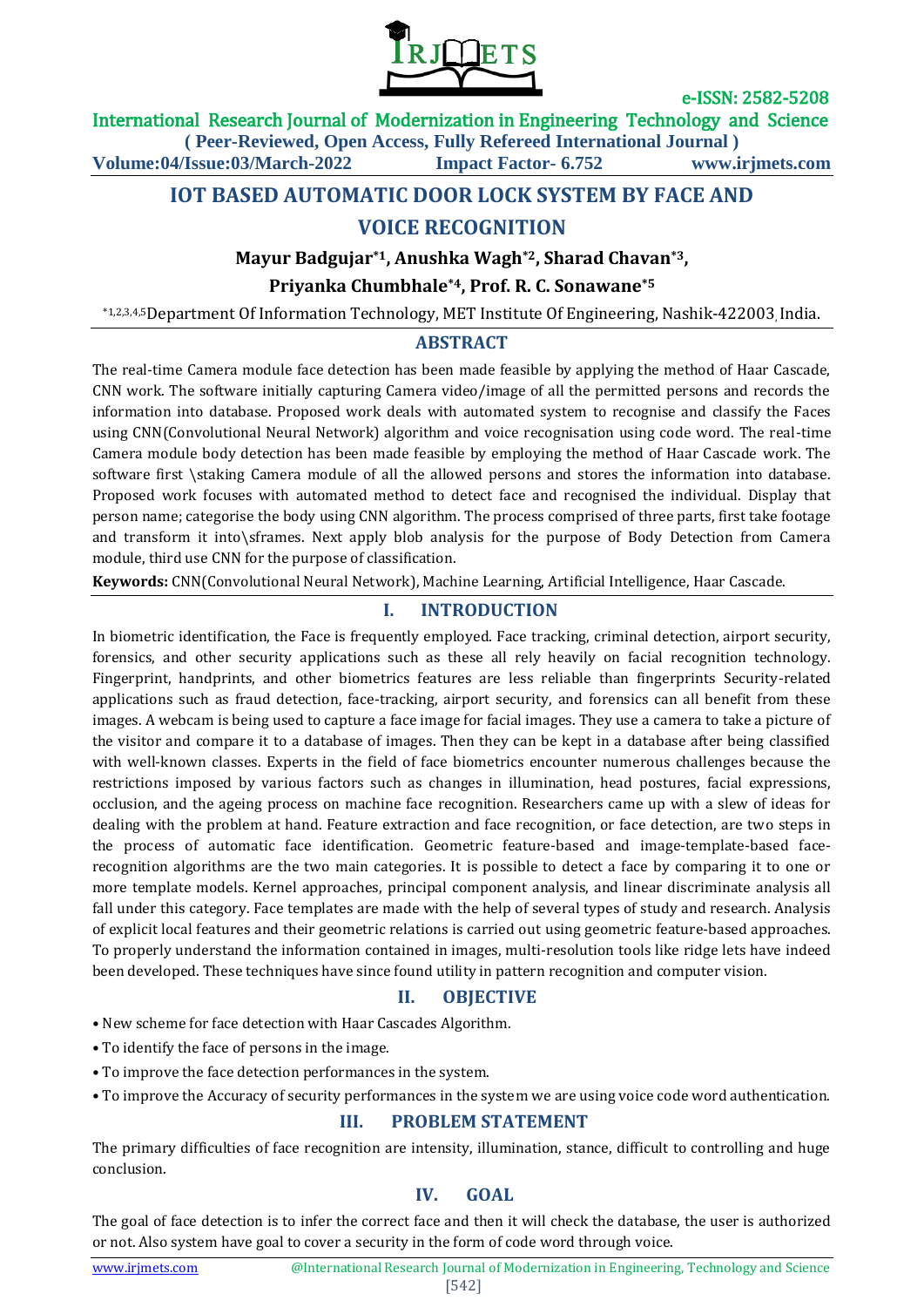

International Research Journal of Modernization in Engineering Technology and Science

**( Peer-Reviewed, Open Access, Fully Refereed International Journal ) Volume:04/Issue:03/March-2022 Impact Factor- 6.752 www.irjmets.com**

# **V. PROPOSED SYSTEM**

This paper is presenting a proposed work of an automated image Capture system using) using Python . This work is experimented on user face we have to used classification methods Haar Cascades, CNN convolution neural networks algorithms, etc. But improvements are expected to increase its efficiency of classification. This system automatically detects the user face and detect the by recognizing their face. This system is developed by capturing real time human faces. The detected faces are matched against the reference faces in the dataset and detect the user .voice based authentication using code word is done using google API.

Advantages of Proposed System:

- We perform a detailed security analysis and performance evaluation of the proposed data.
- Required less time.
- Increase Efficiency.
- improve the accuracy.
- voice based authentication.

# **VI. SYSTEM ARCHITECTURE**



**Fig:** System Architecture

## **MATHEMATICAL MODEL:**

Let S be the Whole system which consists:

S= IP, Pro, OP.

Where,

IP is the input of the system.

Pro is the procedure applied to the system to process the given input.

OP is the output of the system.

## **A. Input:**

IP = I. Where, I is set of images, provided as an input.

B. Procedure: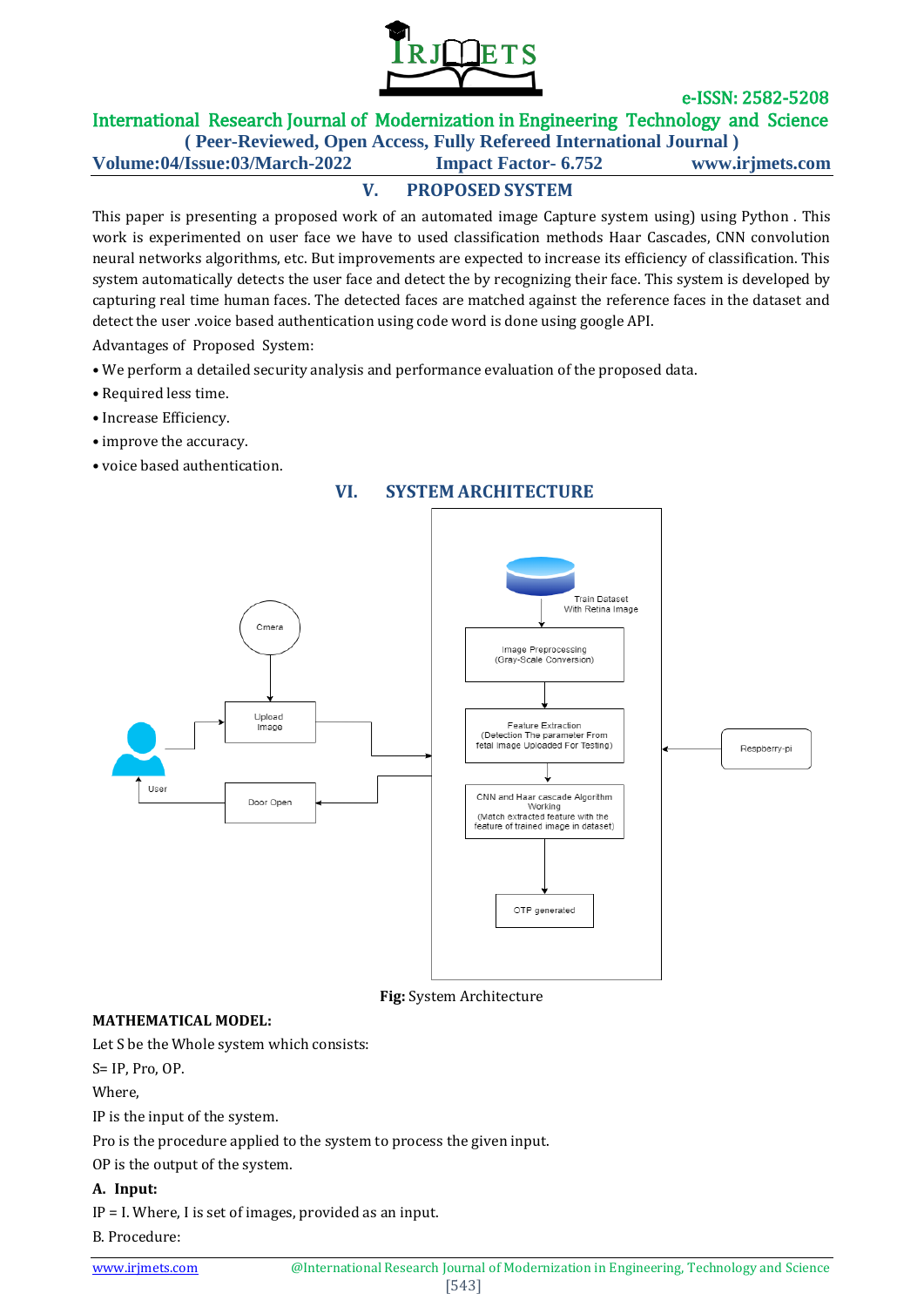

# International Research Journal of Modernization in Engineering Technology and Science **( Peer-Reviewed, Open Access, Fully Refereed International Journal )**

**Volume:04/Issue:03/March-2022 Impact Factor- 6.752 www.irjmets.com**

Step1: Camera module capture the user face .

Step 2: verify the information into database.

Step 3: Proposed work deals with automated system to detect and classify the Faces using Convolutional Neural Network algorithm

Step 4: The comprised of three phases, first face Detection from camera module , second apply Convolutional Neural Network algorithm for the purpose of feature classification and extraction.

Step 5: The most useful and unique features of the face image are extracted in the feature extraction phase.

Step 6: The face image is compared with the images from the database.

Step 7: we empirically evaluate face recognition which considers both shape and texture information to represent face images based on Convolutional Neural Network for person independent face recognition.

Step8: As per comparison show Result.

step9: system using voice recognition by code word using google api for more authentication

C. Output: Camera module detects the face and show the locks/unlocks the door with voice recognisation.

## **V. ALGORITHM**

#### **Haar Cascade Algorithm:**

Object identification using Haar feature-based cascade classifiers is a detection method developed by. This is a Machine Learning-based method in which the cascading functions is formally defined number of positive and negative photos before being used to detect objects in other photos. Face recognition, for example, necessitates a huge number of both positively and negatively images (images with and without faces) to train the classifier. The characteristics are then extracted. For this, the haar features depicted in the figure below are used. Each feature is a single value calculated by subtracting the sum of pixel values beneath the white rectangle from the sum of pixel values beneath the black rectangle. To handle each feature calculation that takes a lot of processing, a simple solution known as integral pictures was presented. It lowers the calculation of the pixel sum to a four-pixel operation. The majority of the traits we calculated are also meaningless. As a result, we must select the best characteristic from among these. For this aim, every feature is applied to all of the training photographs. It selects the best threshold for each attribute to classify the faces into positive and negative images. The attributes that best categorise face and non-facial photographs with the lowest mistake rate are then picked. Applying all of the final features to an image to determine whether or not it is a face is still inefficient and time-consuming. (Take a look at the 24x24 window of each image.) As a result, the concept of Cascade of Classifiers was established, in which features are organised into different stages of classifiers and applied one at a time, rather than applying all of them to a window at once. If the window fails at any stage during the procedure, it is abandoned and no further steps are taken. If it passes, the process moves on to the application of the second level of features. A face area is a window that passes through all stages.

#### **CNN Algorithm:**

A convolutional neural network (CNN/ConvNet) is a type of deep neural network used to evaluate visual imagery in deep learning. When we think about neural networks, we usually think of matrix multiplications, but this isn't the case with ConvNet. It employs a technique known as Convolution. Perceptron is a mathematical operation on two components that yields a quaternary structure that explains how the shape of one is changed by the other. Various levels of neurones make up deep neural networks. Artificial neurons are mathematical in nature that compute the weight value of multiple outputs and inputs an activity value, similar to their natural counterparts. Each layer generates many activation functions that are passed onto next layer when you input an image into a ConvNet. A first layer usually removes basic properties such as horizontally or vertical edges. This information is passed onto next layer, which is responsible for detecting more complex features like angles and combinational edges. As we go deeper into the network, it can recognise even more complex features like items, continues to face, and etc.

#### **Applications:**

Detect frauds at crowded areas such as:

• Banking System,